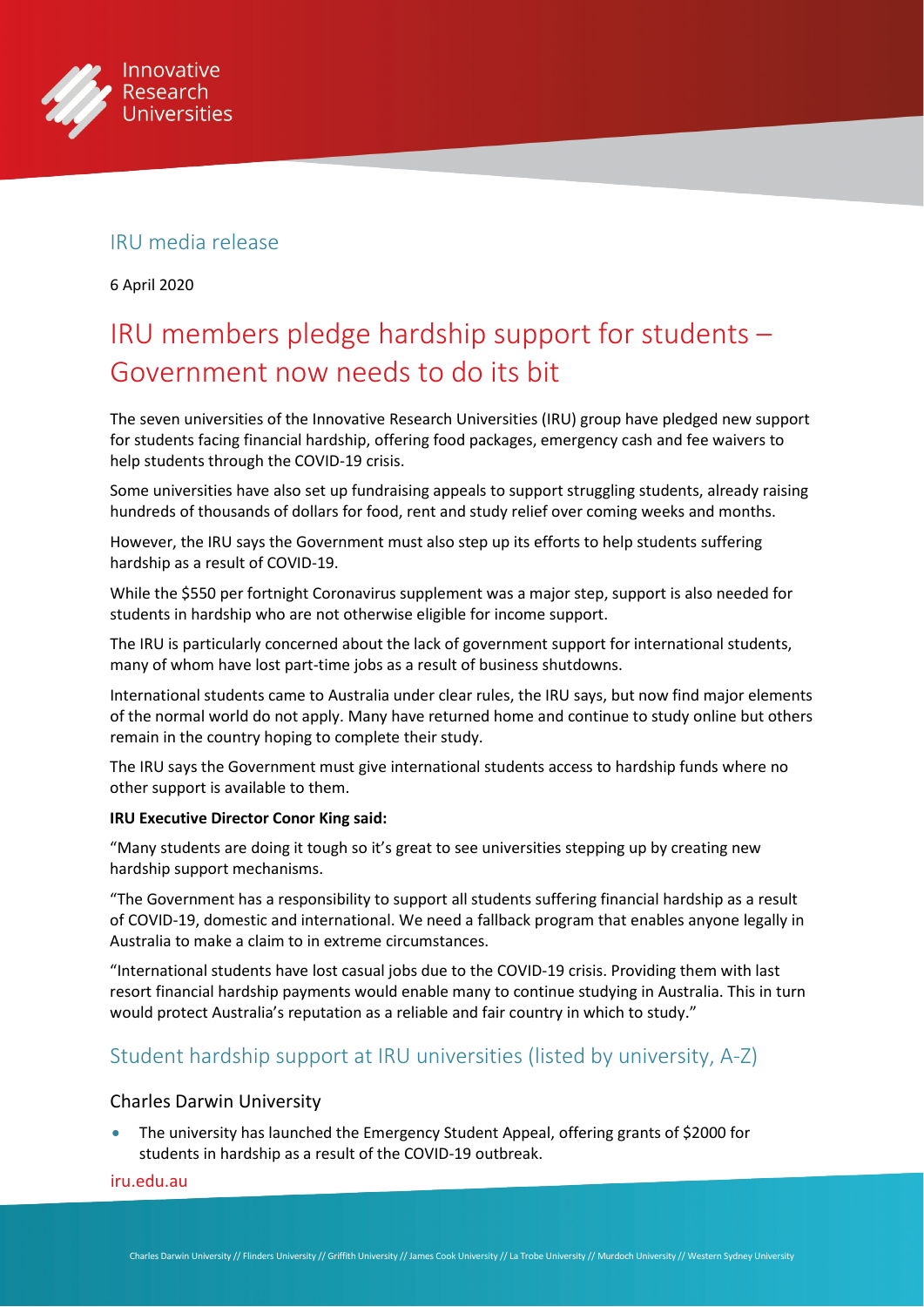

• The census date has been moved to 7 April to allow students time to adjust to online learning.

#### Flinders University

- Flinders University has created a \$12.5 million support package for students including emergency support payments. The Vice-Chancellor has personally contributed \$100,000 to the fund, with other members of the university executive contributing a further \$200,000.
- The Student Services and Amenities Fee has been waived for all students.
- Students may apply for special consideration if they withdraw after census date.

#### Griffith University

- The university has created a COVID-19 Student Support Bursary for students experiencing severe financial hardship.
- 1000 loan computers made available to students.
- Increased flexibility around payment plans for international students.

#### James Cook University

- The university has launched a food pantry for the benefit of students facing financial hardship, collecting cash and food donations from staff and community.
- A COVID-19 Student Support Bursary has been created.
- The census date has been moved to 14 April to give students time to make changes to their enrolments.

#### La Trobe University

- A new Student Crisis appeal has been launched to raise \$550,000 for students in need. The fund has already raised more than \$185,000 in its first few days.
- The university leadership is taking a 20% pay cut, with the savings split between university's student support appeal and the university budget.
- Students are being supported by scholarships for IT and living costs.
- Semester one student services fees have been waived.
- The census date has been moved to 15 April to give students time to make changes to their enrolments.

### Murdoch University

- The university is supporting international students with food vouchers, foodbank, a hardship fund, \$100 data packages and laptops.
- Students can apply for special consideration if they want to withdraw from a subject after census date.

### Western Sydney University

• A 10% fee reduction will be applied to all international onshore students studying a coursework degree.